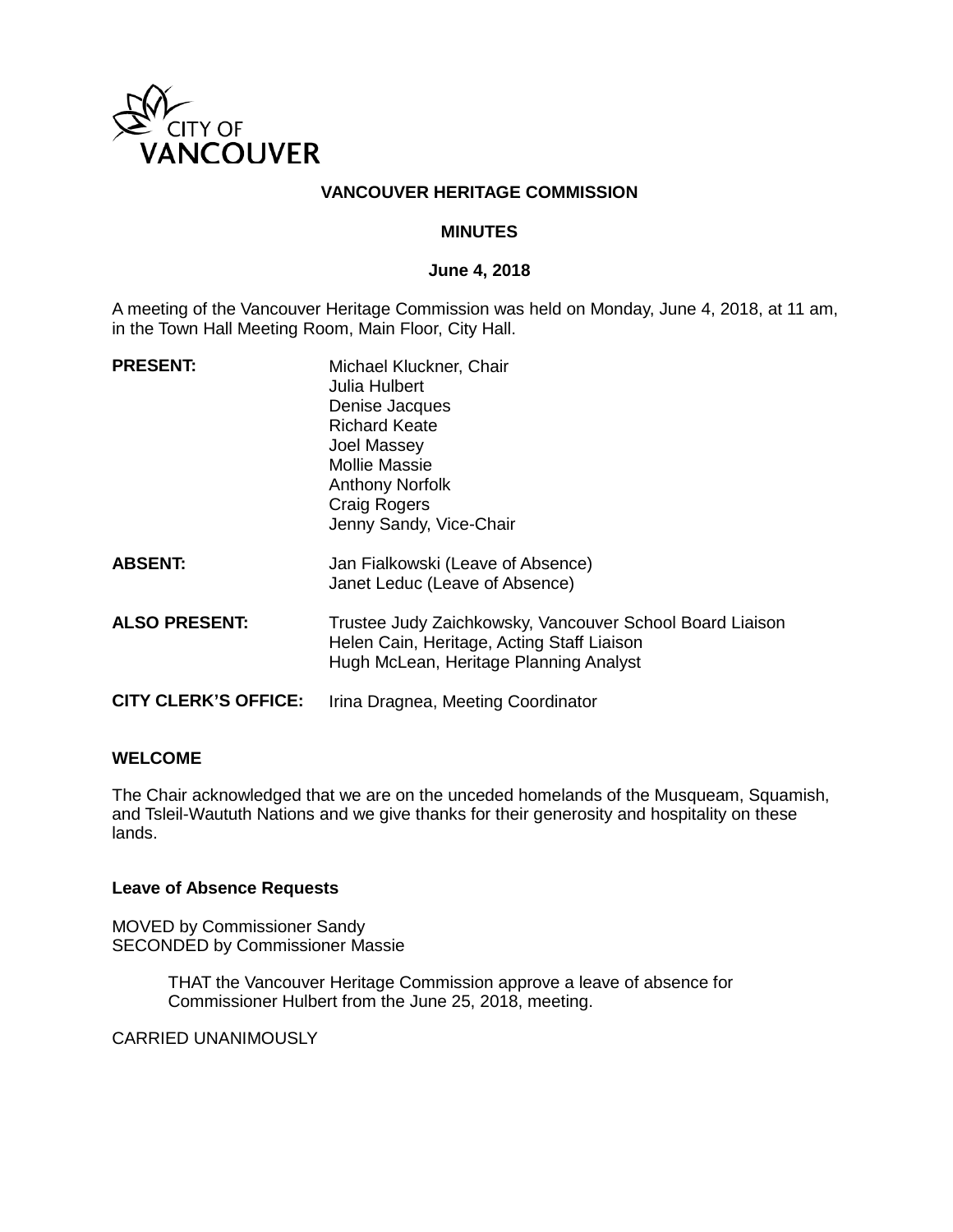## **Approval of Minutes**

MOVED by Commissioner Norfolk SECONDED by Commissioner Massie

> THAT the Vancouver Heritage Commission approve the Minutes from the meeting of May 14, 2018.

CARRIED UNANIMOUSLY

#### **1. Business Arising from the Minutes**

None.

#### **2. Heritage Plan Update**

Staff: Hugh McLean, Heritage Planner Analyst Helen Cain, A/Senior Planner, Heritage Policy

Staff provided an overview of the proposed new approach to the Vancouver Heritage Register System, including new categories, evaluation criteria and scoring method, and also responded to questions.

The Vancouver Heritage Commission thanked staff for their detailed presentation. The new system is proposed to have two (2) tiers of heritage sites that will be called "Grade I" and "Grade II." In testing, the scoring cut-off for Grade I sites was set at a minimum score of 75, and Grade II sites scored between 55 – 75. The existing Heritage Register is proposed to be reorganized. "Category A-Evaluated" sites will be Grade I and "Category B" and "Category C" sites will be Grade II. (Notes on file)

MOVED by Commissioner Norfolk SECONDED by Commissioner Keate

> THAT the Vancouver Heritage Commission thanks staff for its detailed presentation on the proposed Vancouver Heritage Register Evaluation System.

FURTHER THAT the Commission requests that the Statement of Significance and Vancouver Heritage Register Subcommittee test the system for a maximum of six months.

CARRIED UNANIMOUSLY

**\* \* \* \* \***

The Commission recessed at 12:32 pm and reconvened at 12:49 pm.

**\* \* \* \* \***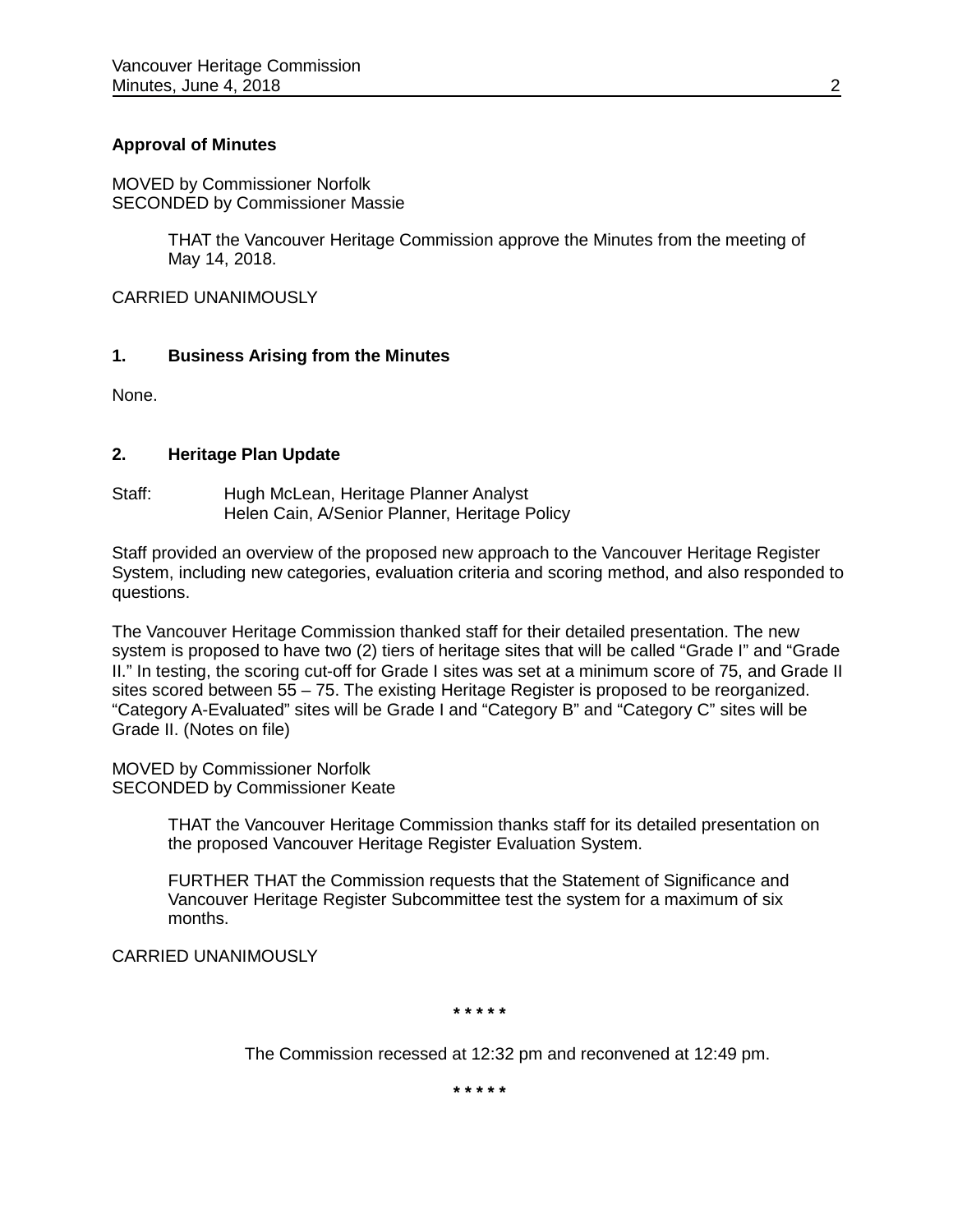## **3. Statement of Significance and Vancouver Heritage Register Subcommittee Report**

Staff circulated, reviewed and amended the report from the Statement of Significance and Vancouver Heritage Register Subcommittee meeting held on May 22, 2018, and responded to questions.

MOVED by Commissioner Norfolk SECONDED by Commissioner Massie

- A. THAT the Vancouver Heritage Commission supports adding the following building to the Vancouver Heritage Register as a B-listing:
	- 2441 Trinity Street David Crawford House.
- B. THAT the Vancouver Heritage Commission supports adding the following buildings to the Vancouver Heritage Register as C-listings:
	- 6103 West Boulevard S.E.P. Block;
	- 1180-1182 East Hastings Street Burns & Co. East End Market; and
	- 2034 Graveley Street Wellman-Bochum House.
- C. THAT the Vancouver Heritage Commission requests that the Statement of Significance for the following building be referred back to the consultants for revisions and, where necessary, to complete revisions to the Vancouver Heritage Register Evaluations:
	- 6103 West Boulevard S.E.P. Block.
- D. THAT the Vancouver Heritage Commission request that the Heritage Assessment for 1180-1182 East Hastings Street – Burns & Co., be used as the basis to prepare a Statement of Significance and to revise the Vancouver Heritage Register Evaluation accordingly.

CARRIED UNANIMOUSLY

# **4. New Business**

# **(a) Heritage Strategy**

Helen Cain, Staff Liaison, indicated the Heritage Strategy is scheduled to be presented at the next meeting, but there may be an update on timing next week.

# **(b) Yada/Takehara Tenement – 1017 West 7th Avenue**

Commissioner Kluckner proposed a brief discussion on the Yada/Takehara Tenement at 1017 West 7th Avenue, an A-listed multiple dwelling that is currently for sale. The Commission agreed that no further action was needed at this time.